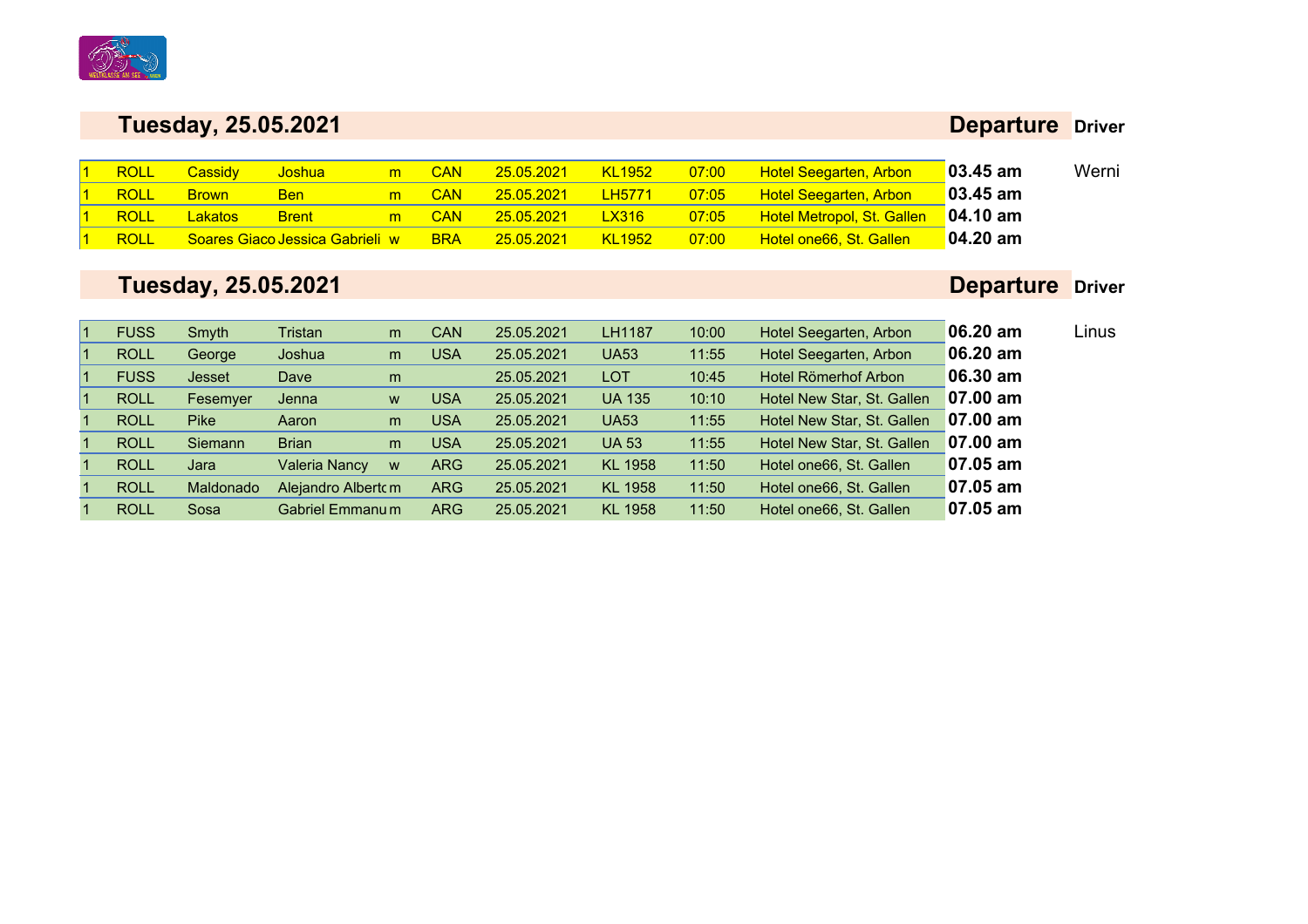

### **Departure Driver**

|              | <b>ROLL</b> | <b>Hoskins</b>          | <b>Steve</b>                   | m         | <b>GBR</b> | 25.05.2021 | KL1958        | 11:50 | Hotel Wallhalla, St. Gallen | 08.00 am | Marcel |
|--------------|-------------|-------------------------|--------------------------------|-----------|------------|------------|---------------|-------|-----------------------------|----------|--------|
|              | <b>ROLL</b> |                         | Aguilar Zepec Fidel Arnoldo    | m         | <b>MEX</b> | 25.05.2021 | United 53     | 11:55 | Hotel Wallhalla, St. Gallen | 08.00 am |        |
| $\mathbf{1}$ | <b>ROLL</b> |                         | Caballero Pa Marco Antonio     | m         | <b>MEX</b> | 25.05.2021 | <b>UX1676</b> | 11:15 | Hotel Wallhalla, St. Gallen | 08.00 am |        |
| $\mathbf{1}$ | <b>ROLL</b> | Cervantes Ga Juan Pablo |                                | m         | <b>MEX</b> | 25.05.2021 | <b>UX1676</b> | 11:15 | Hotel Wallhalla, St. Gallen | 08.00 am |        |
| $\mathbf{1}$ | <b>ROLL</b> | Gandarilla Fe Pedro     |                                | m         | <b>MEX</b> | 25.05.2021 | <b>UX1676</b> | 11:15 | Hotel Wallhalla, St. Gallen | 08.00 am |        |
| $\mathbf 1$  | <b>ROLL</b> | Gayosso Zara Alexis     |                                | m         | <b>MEX</b> | 25.05.2021 | <b>UX1676</b> | 11:15 | Hotel Wallhalla, St. Gallen | 08.00 am |        |
| $\mathbf{1}$ | <b>ROLL</b> | Hernandez M Salvador    |                                | m         | <b>MEX</b> | 25.05.2021 | <b>UX1676</b> | 11:15 | Hotel Wallhalla, St. Gallen | 08.00 am |        |
| $\mathbf 1$  | <b>ROLL</b> |                         | Navarro Sanc Edgar Cesareo m   |           | <b>MEX</b> | 25.05.2021 | <b>UX1676</b> | 11:15 | Hotel Wallhalla, St. Gallen | 08.00 am |        |
| $\mathbf{1}$ | <b>ROLL</b> |                         | Perez Juarez Leonardo de Jes m |           | <b>MEX</b> | 25.05.2021 | <b>UX1676</b> | 11:15 | Hotel Wallhalla, St. Gallen | 08.00 am |        |
| $\mathbf 1$  | <b>ROLL</b> | Zaragoza Sol Alfonso    |                                | m         | <b>MEX</b> | 25.05.2021 | UX1676        | 11:15 | Hotel Wallhalla, St. Gallen | 08.00 am |        |
| $\mathbf{0}$ | <b>FUSS</b> |                         | Aragon Gonzi Yanet Ana Luz     | W         | <b>MEX</b> | 25.05.2021 | <b>UX1676</b> | 11:15 | Hotel Wallhalla, St. Gallen | 08.00 am |        |
| 0            | <b>FUSS</b> | Diaz Lopez Martin       |                                | m         | <b>MEX</b> | 25.05.2021 | UX1676        | 11:15 | Hotel Wallhalla, St. Gallen | 08.00 am |        |
| $\mathbf{0}$ | <b>FUSS</b> | Espinoza Mer Joel       |                                | m         | <b>MEX</b> | 25.05.2021 | <b>UX1676</b> | 11:15 | Hotel Wallhalla, St. Gallen | 08.00 am |        |
| 0            | <b>FUSS</b> | Rojas Pachec Marco      |                                | m         | <b>MEX</b> | 25.05.2021 | <b>UX1676</b> | 11:15 | Hotel Wallhalla, St. Gallen | 08.00 am |        |
|              |             |                         |                                |           |            |            |               |       |                             |          |        |
| $\mathbf 1$  | <b>ROLL</b> | <b>Almers</b>           | <b>Niklas</b>                  | m         | <b>SWE</b> | 25.05.2021 | <b>KL1958</b> | 11:50 | Hotel Metropol, St. Gallen  | 08.00 am |        |
| 0            | <b>FUSS</b> | Johansson               | Anders                         | m         | <b>SWE</b> | 25.05.2021 | KL1958        | 11:50 | Hotel Metropol, St. Gallen  | 08.00 am |        |
| $\pmb{0}$    | <b>FUSS</b> | Nilsson                 | Ingela                         | ${\bf W}$ | <b>SWE</b> | 25.05.2021 | KL1958        | 11:50 | Hotel Metropol, St. Gallen  | 08.00 am |        |
| $\mathbf{1}$ | <b>ROLL</b> | Wallengren              | Gunilla                        | W         | <b>SWE</b> | 25.05.2021 | KL1958        | 11:50 | Hotel Metropol, St. Gallen  | 08.00 am |        |
|              |             |                         |                                |           |            |            |               |       |                             |          |        |
|              | <b>ROLL</b> | McFadden                | Tatyana                        | W         | <b>USA</b> | 25.05.2021 | <b>UA 53</b>  | 11:55 | Hotel New Star, St. Gallen  | 08.10 am |        |
|              |             |                         |                                |           |            |            |               |       |                             |          |        |
| $\mathbf{1}$ | <b>ROLL</b> | Montenegro              | Lucia                          | W         | <b>ARG</b> | 25.05.2021 | <b>IB3477</b> | 11:50 | Hotel one66, St. Gallen     | 08.15 am |        |
| $\mathbf 0$  | <b>FUSS</b> | Pablo                   | Fornari                        | m         | <b>ARG</b> | 25.05.2021 | <b>IB3477</b> | 11:50 | Hotel one66, St. Gallen     | 08.15 am |        |
| $\mathbf{1}$ | <b>ROLL</b> | Costa Lima              | Rogerio                        | m         | <b>BRA</b> | 25.05.2021 | LA7099        | 11:50 | Hotel one66, St. Gallen     | 08.15 am |        |
| $\mathbf{1}$ | <b>ROLL</b> | dos Santos R Aline      |                                | W         | <b>BRA</b> | 25.05.2021 | LA7099        | 11:50 | Hotel one66, St. Gallen     | 08.15 am |        |
| $\mathbf 0$  | <b>FUSS</b> | Orso Alves              | Fernando                       | m         | <b>BRA</b> | 25.05.2021 | LA7099        | 11:50 | Hotel one66, St. Gallen     | 08.15 am |        |
| $\mathbf 1$  | <b>ROLL</b> |                         | Silva de Jesu Carlos Pierre    | m         | <b>BRA</b> | 25.05.2021 | LA7099        | 11:50 | Hotel one66, St. Gallen     | 08.15 am |        |
|              | <b>ROLL</b> | Lopez                   | <b>Nuria</b>                   | W         | <b>ESP</b> | 25.05.2021 | <b>IB3477</b> | 11:50 | Hotel one66, St. Gallen     | 08.15 am |        |
|              | <b>FUSS</b> | Lopez                   | José Antonio                   | m         | <b>ESP</b> | 25.05.2021 | <b>IB3477</b> | 11:50 | Hotel one66, St. Gallen     | 08.15 am |        |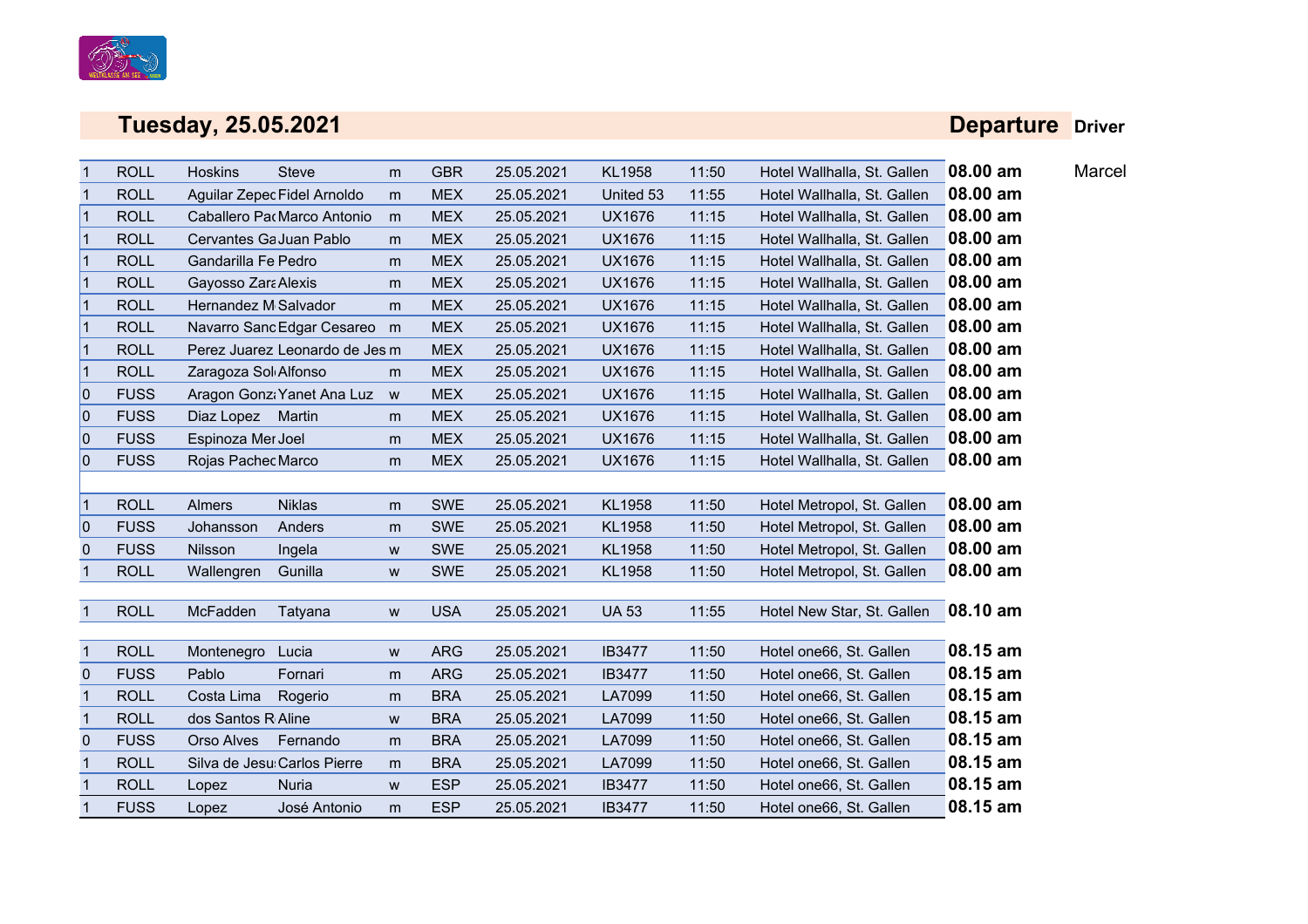

### **Departure Driver**

| 1            | <b>FUSS</b> | Alghatani             | <b>Naser</b>       | m | <b>KSA</b> | 25.05.2021 | <b>EK088</b>  | 15:25 | Hotel Eastside St. Gallen   | 08.10 am | Conny |
|--------------|-------------|-----------------------|--------------------|---|------------|------------|---------------|-------|-----------------------------|----------|-------|
|              | <b>FUSS</b> | Alaofi                | <b>Mubarak</b>     | m | <b>KSA</b> | 25.05.2021 | <b>EK088</b>  | 15:25 | Hotel Eastside St. Gallen   | 08.10 am |       |
|              | <b>FUSS</b> | Mechraoui             | Abdallah           | m | <b>TUN</b> | 25.05.2021 | <b>EK088</b>  | 15:25 | Hotel Eastside St. Gallen   | 08.10 am |       |
|              | <b>ROLL</b> | Alqurashi             | Abdulrahman        | m | <b>KSA</b> | 25.05.2021 | <b>EK088</b>  | 15:25 | Hotel Eastside St. Gallen   | 08.10 am |       |
|              | <b>ROLL</b> | Alaganaidl            | Fahad              | m | <b>KSA</b> | 25.05.2021 | <b>EK088</b>  | 15:25 | Hotel Eastside St. Gallen   | 08.10 am |       |
|              | <b>ROLL</b> | Alzahrani             | Jamaan             | m | <b>KSA</b> | 25.05.2021 | <b>EK088</b>  | 15:25 | Hotel Eastside St. Gallen   | 08.10 am |       |
|              |             |                       |                    |   |            |            |               |       |                             |          |       |
| $\Omega$     | <b>FUSS</b> | <b>Mohamad</b>        | Chaaban            | m | <b>PLE</b> | 25.05.2021 | <b>EK88</b>   | 15:25 | Hotel Wallhalla, St. Gallen | 08.30 am |       |
| 1            | <b>ROLL</b> | Alhosani              | <b>Badir Abbas</b> | m | <b>UAE</b> | 25.05.2021 | <b>EK88</b>   | 15:25 | Hotel Wallhalla, St. Gallen | 08.30 am |       |
| 0            | <b>ROLL</b> | <b>Belkhir</b>        | <b>Mohamed</b>     | m | <b>TUN</b> | 25.05.2021 | <b>EK88</b>   | 15:25 | Hotel Wallhalla, St. Gallen | 08.30 am |       |
| 1            | <b>FUSS</b> | Nawad                 | Ahmed              | m | <b>UAE</b> | 25.05.2021 | EK88          | 15:25 | Hotel Wallhalla, St. Gallen | 08.30 am |       |
| $\mathbf{0}$ | <b>FUSS</b> | Soudani               | Ridha              | m | <b>TUN</b> | 25.05.2021 | <b>EK88</b>   | 15:25 | Hotel Wallhalla, St. Gallen | 08.30 am |       |
| $\Omega$     | <b>FUSS</b> | Al Marazeeg Ismail    |                    | m | <b>UAE</b> | 25.05.2021 | <b>EK88</b>   | 15:25 | Hotel Wallhalla, St. Gallen | 08.30 am |       |
|              |             |                       |                    |   |            |            |               |       |                             |          |       |
| 0            | <b>FUSS</b> | Followay              | <b>Brett</b>       | m | <b>USA</b> | 25.05.2021 | <b>UA 53</b>  | 11:55 | Hotel New Star, St. Gallen  | 08.50 am |       |
|              | <b>ROLL</b> | Followay              | Casey              | m | <b>USA</b> | 25.05.2021 | <b>UA 53</b>  | 11:55 | Hotel New Star, St. Gallen  | 08.50 am |       |
|              | <b>ROLL</b> | <b>Woods</b>          | Melanie            | W | <b>GBR</b> | 25.05.2021 | <b>KL1958</b> | 11:50 | Hotel New Star, St. Gallen  | 08.50 am |       |
|              | <b>ROLL</b> | Hoang                 | Yen                | W | <b>USA</b> | 25.05.2021 | <b>LX008</b>  | 12:55 | Hotel New Star, St. Gallen  | 08.50 am |       |
|              | <b>ROLL</b> | Scaroni               | Susannah           | W | <b>USA</b> | 25.05.2021 | LX 008        | 12:55 | Hotel New Star, St. Gallen  | 08.50 am |       |
|              |             |                       |                    |   |            |            |               |       |                             |          |       |
| 0            | <b>ROLL</b> | Maria Teresa Oliveira |                    | W | <b>POR</b> | 25.05.2021 | TP 6762       | 12:45 | Hotel one66, St. Gallen     | 09.10 am |       |
|              | <b>ROLL</b> | <b>Mestre</b>         | Hélder             | m | <b>POR</b> | 25.05.2021 | TP 6762       | 12:45 | Hotel one66, St. Gallen     | 09.10 am |       |
| 10           | <b>FUSS</b> | <b>Mestre</b>         | Ricardo            | m | <b>POR</b> | 25.05.2021 | TP 6762       | 12:45 | Hotel one66, St. Gallen     | 09.10 am |       |
| $\mathbf{1}$ | <b>ROLL</b> | Trindade              | Mário              | m | <b>POR</b> | 25.05.2021 | TP 6762       | 12:45 | Hotel one66, St. Gallen     | 09.10 am |       |
|              |             |                       |                    |   |            |            |               |       |                             |          |       |